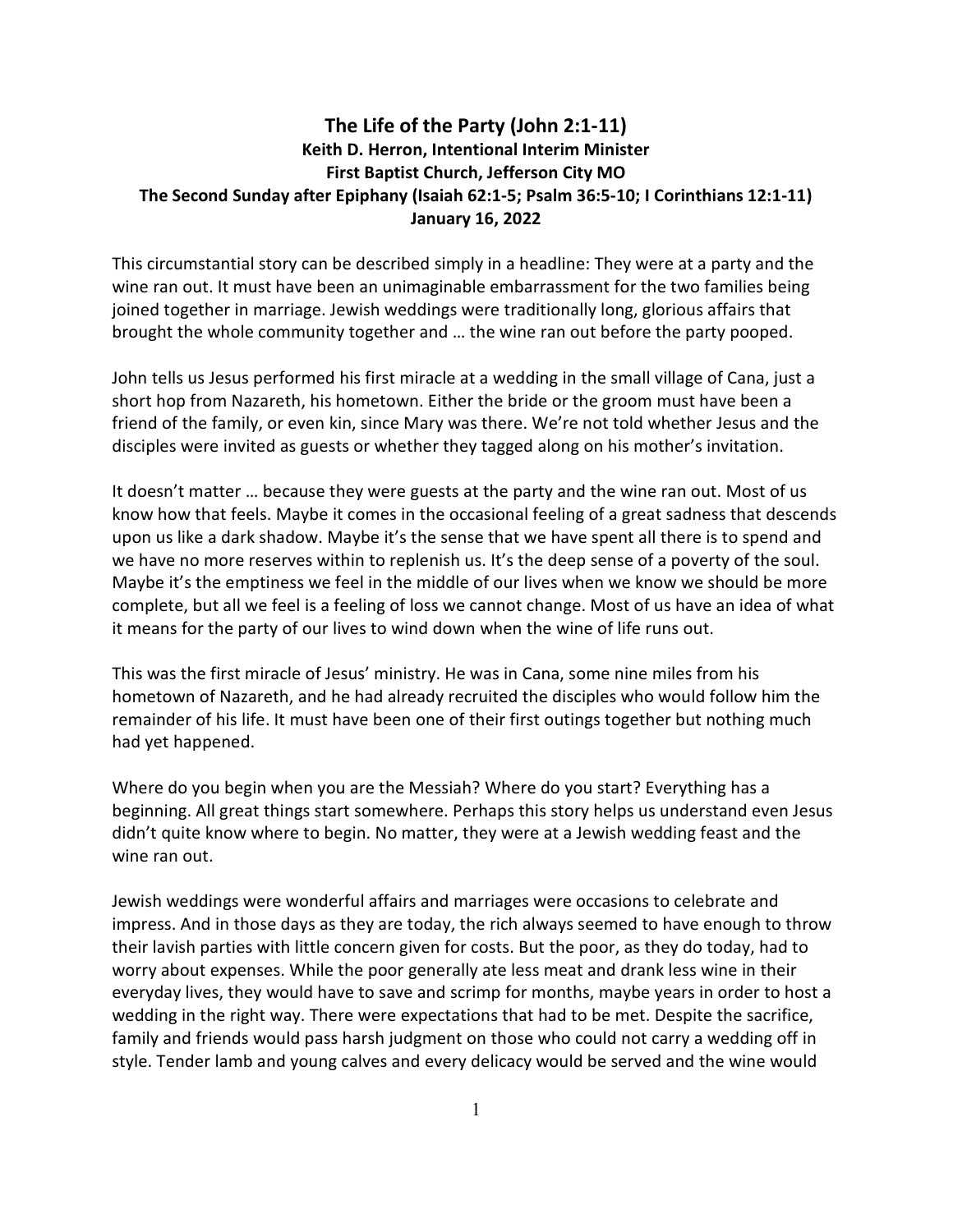## flow freely.

And then there was the length of the celebrations ... as much as seven days of feasting and partying! So, can you imagine the financial obligations of feeding your guests for that long? One scholar humorously suggested Jesus' disciples might have been the reason they ran out of wine! Maybe it was a wonder they didn't run out of more than wine by the time Jesus and his mooching buddies arrived.

But all of the innuendos about the disciples and the suggestion of their poor manners are beside the point in this story. None of it matters because the story is rather simple: They threw a party and the wine ran out! It was a terrible disgrace for the family and something had to be done.

Apparently, no one seemed to see the whole picture but Mary. From the way the story is told, it doesn't appear to have been something many even knew about. I can imagine the wine steward tried to get close to the father who was paying for it all in order to whisper in his ear the bad news of the shortage. He must have done it with some sense of care so as to not make a bad situation worse. And so, few of the guests realized anything was wrong.

But somehow Mary overheard the conversation between the steward and the father about the shortage. Immediately, and quite naturally, she called upon her Messiah son who had not found a way to get started and who seemed very unwilling to step in and fix things. He responded to her with a typical Jewish idiom that sounds awkward in its literal translation, "What of this to you and what to me?" It was probably his way of saying to her, "Why should this problem be yours and mine to solve?" I suspect he was aware she was trying to hook him to get him to act when the problem was not his to fix.

That's a good idea for all of us "fixers" in life. We see a problem and don't even think through the issues of whose problem it is in the first place. We jump in and take over the problems of others and try to fix them whether they want us to or not. The only problem is there are lots of folks who have no intention of fixing their own problems because they know there are plenty of "fixers" out in the world who will do their work for them! Often the "fixers" get matched up with the "not-fixers" for marriages and other entangled relationships. It's one thing to be helpful and it's quite another to go around in life trying to intervene in everyone else's problems. What I'm suggesting is Jesus wasn't trying to be rude to his mother. He was simply trying to make sure he didn't move beyond his own boundaries in a rush to fix someone else's problem.

Mary didn't pay him any mind. Did you notice she totally ignored him? In fact, she skipped over the part where they might have even argued about it. She could have asked him, "Jesus, would you come over here and take care of this embarrassing problem for these nice people?" And Jesus, sensing another occasion that his overly pushy mother wanted to get him to do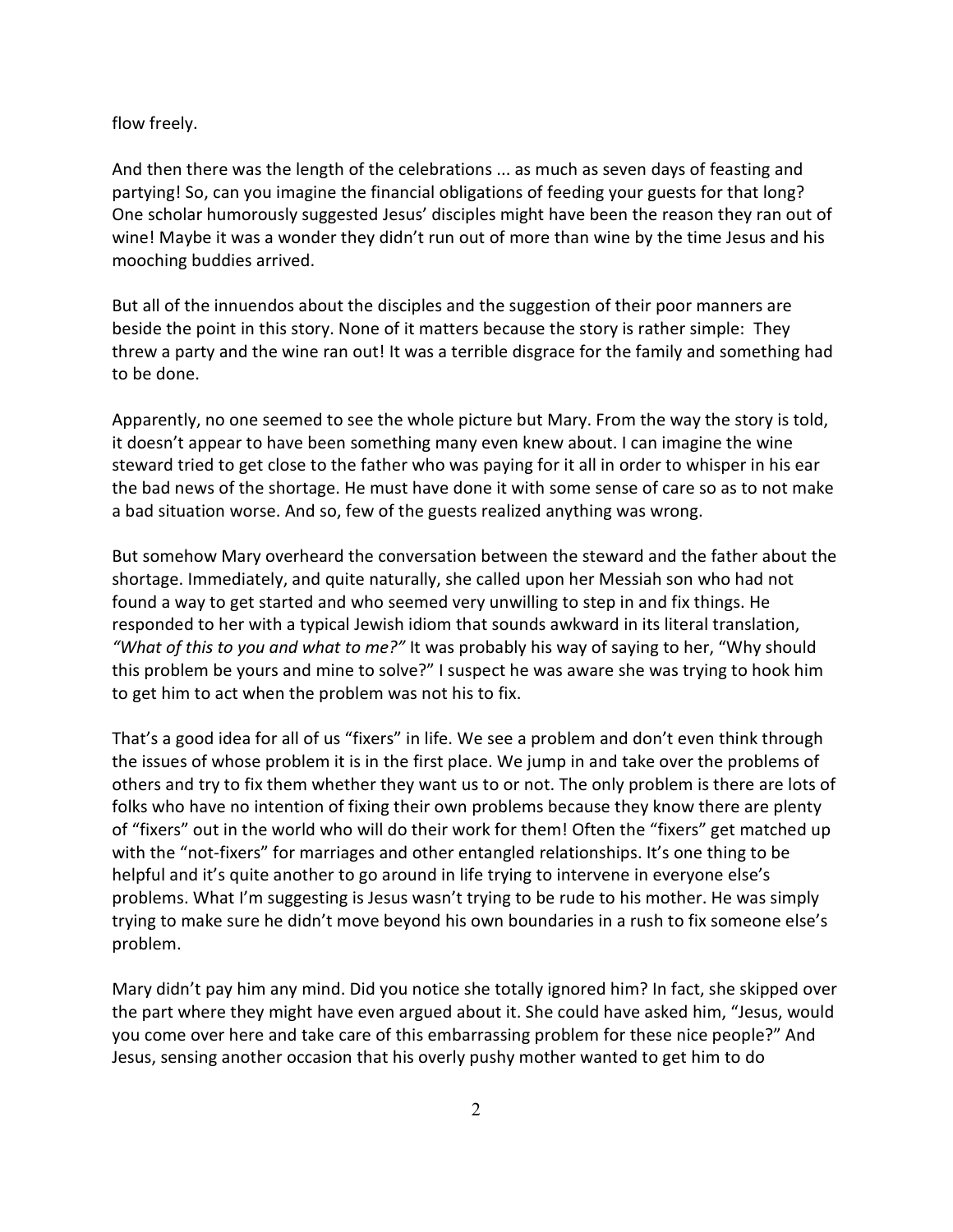something no one else wanted him to do, would have answered back, "No, I won't."

How do arguments like these go in your family? So, she immediately answered him, "Yes, you will."

"No, I won't."

"Yes, you will."

"No, I won't."

"Jesus, don't talk back to me, this is your mother speaking to you!" You know the routine...

But Mary ignored his resistance and instead of standing there arguing in circles with him, she simply motioned to the steward in charge of the libations and said directly to him, "Do whatever he says." And in her sweet, pushy way, Mary gave us the first lesson on what it means to be a modern-day disciple: "Do whatever he tells you to do." No more, no less. We are told to go out into the world with the words of Mary to do whatever we're told to do when Jesus speaks.

Is this the first example in the Bible of WWJD? It's the acronym of a new generation who are willing to carry those letters around as a reminder of this very story. WWJD ... What would Jesus do? The answer? Do whatever he tells you to do.

This is a wonderfully intriguing story about how the Christian church has interpreted the making of wine out of water over the years. We Baptists have not fully known what to do with it. In this story we have the blatantly honest combination of Jesus and wine at the same party. We have made such a huge issue about the problem of drinking that we've been forced to do some mighty fancy hermeneutics in order to explain away the obvious. Some have said Jesus turned the water into unfermented wine. In all honesty, we've done some horrendous things to keep the position of Scripture consistent with our own views. Why not let the story simply express itself honestly today?

Mary, overly involved in fixing things, set Jesus up to provide the remedy. His opposition was not that he had a problem with wine, but that he felt pushed into making his first move. And so, he made a faint-hearted attempt with his earthly parent to say, "Don't rush me ... my hour has not yet come. It's not time!" which almost sounds like, "Maybe I'm not ready." I'm not sure whether Mary simply overpowered him, as mothers often do, or whether he just needed a little nudge.

But what happened is nothing short of extraordinary. The steward was told to supply somewhere between 120 and 180 gallons of water in six large stone pots. And somewhere